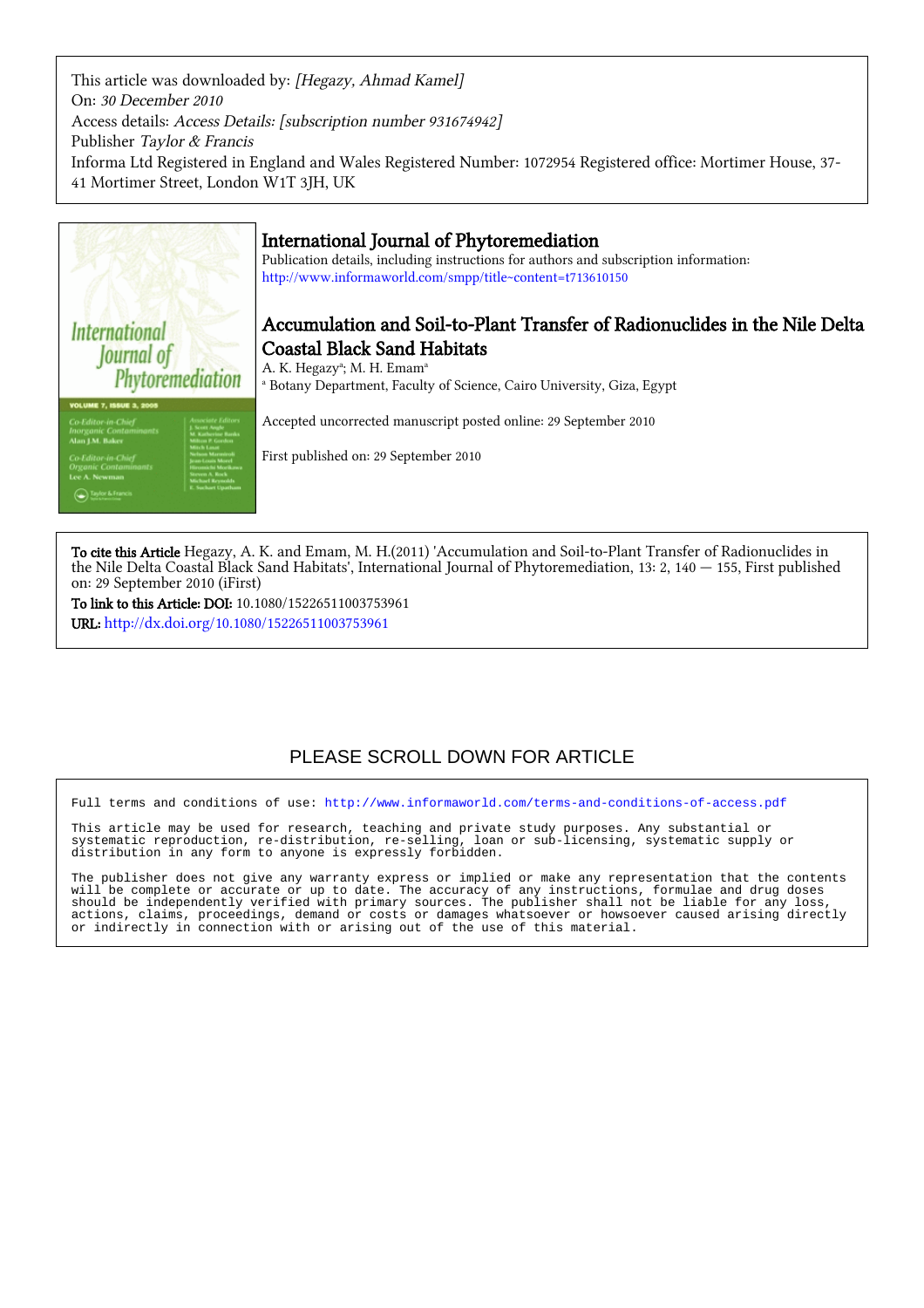

## **ACCUMULATION AND SOIL-TO-PLANT TRANSFER OF RADIONUCLIDES IN THE NILE DELTA COASTAL BLACK SAND HABITATS**

**A. K. Hegazy and M. H. Emam**

*Botany Department, Faculty of Science, Cairo University, Giza, Egypt*

*The radionuclide content was estimated in the soil of three black sand habitats in the Mediterranean coast of Egypt, namely, sand mounds and coastal sand planes and dunes. In addition, a total of 14 heavy minerals found in the soils were characterized. The soil to plant transfer of uranium and thorium was tested on three black sand species, namely,* **Cakile maritima** *Scop.,* **Senecio glaucus** *L. and* **Rumex Pictus** *Forssk. The transfer of thorium and uranium radionuclides from the soil to plant is complex process that is subjected to many variables; among which are the organic matter and clay content of the soil, the type of radionuclides and plant species. The study revealed a strong negative relationship between uranium and thorium uptake by* **S. glaucus** *and* **R. pictus** *and the clay and organic matter content of soil. Concentration of thorium in the soil has a negative correlation with soil-toplant transfer factor. The study results suggest the possibility of using black sand species for phytoremediation of soils contaminated with radioactive elements. The potentiality of* **S. glaucus** *as phytoremediator of radionuclides polluted soils is greater than* **R. pictus** *which in turn outweigh* **C. maritima.**

**KEY WORDS:** uranium, thorium, transfer factor, phytoremediation, Mediterranean, Egypt

#### **INTRODUCTION**

Black sands are deposits from River Nile silt and clay suspensions and gain its color due to the increased concentration of heavy dark minerals. Accumulation of black sands along large stretches of Mediterranean coast in Egypt extend from Abu Qir Bay in the west to Rafaa on the east between longitudes 30 12' and 34 10  $E'$  (El-Hadry, 1998). This part of the Mediterranean coast reaches about 500 km length (Figure 1). Black sands originally derived as erosional products of the crystalline igneous rocks from the mountain ranges in Sudan and Abyssinian and carried down the courses of the River Nile. Rosetta promontory is the area with the highest black sand placers in Egypt (Seddeek, 2005). Even though, in comparison with the generally known coastal sands in the Middle East, black sand habitats are rich in radioactive minerals several sites are not devoid of vegetation. Tomsett and Thurman (1988) reported that although contaminated soils drastically affect the growth of plant and soil–living microbes, these environments are not totally devoid of flora and fauna as many species are adapted to tolerate the increased mineral concentrations.

Address correspondence to A.K. Hegazy, Botany Department, Faculty of Science, Cairo University, Giza 12613, Egypt. E-mail: akhegazy@yahoo.com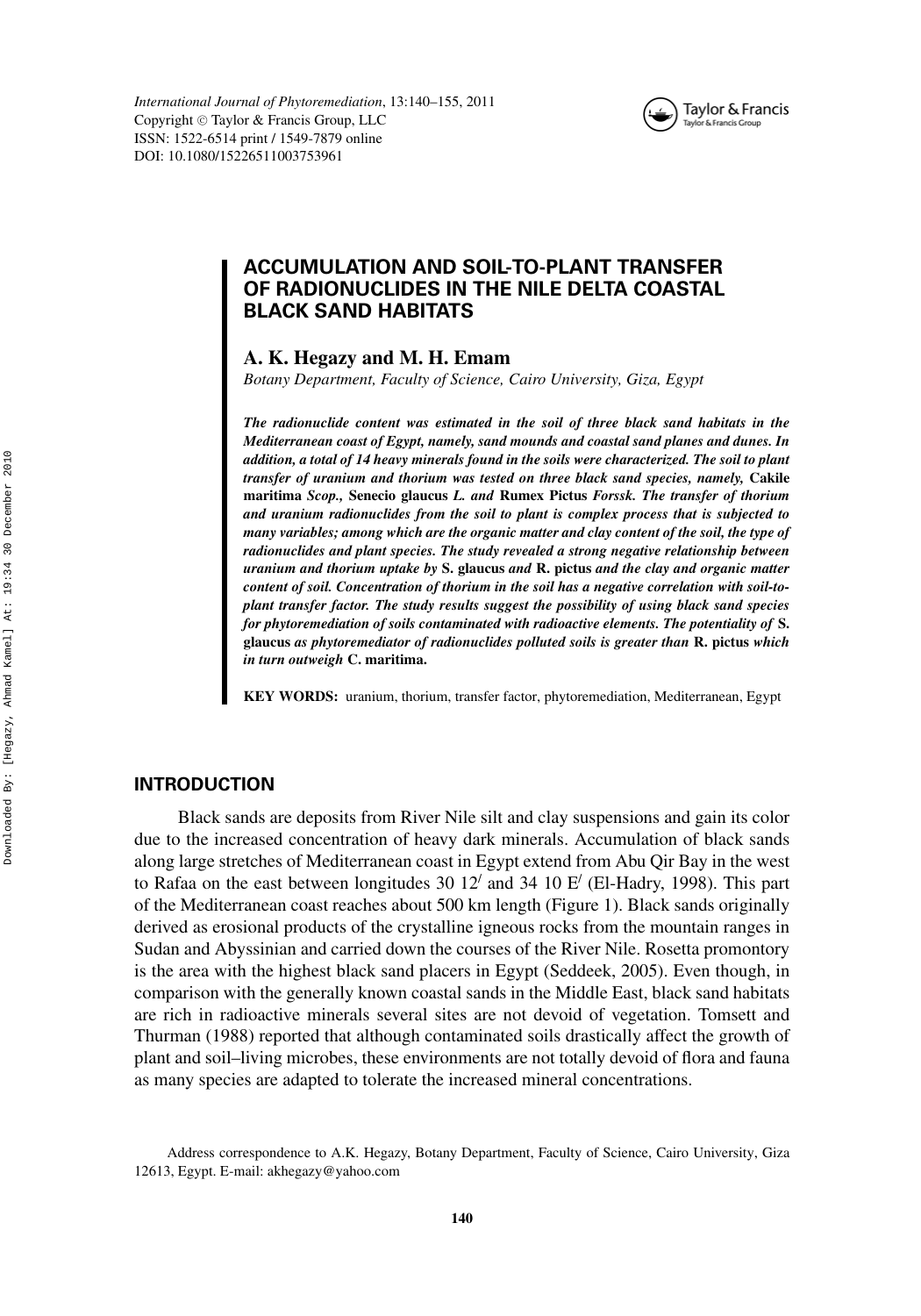

**Figure 1** Map of northern part of Egypt showing the black sand deposits (dotted coastal strip) and the study sites location in Abu Khashaba and Baltim.

There are many radionuclides naturally occurring in the environment, including the isotopes of uranium and thorium and their decay products. In environmental samples with a harmful concentration of uranium and thorium, determination of radionuclides is important in the view of radiation protection (Hou and Roos, 2008). Radionuclides existing in soil can be dissolved in solution, or ion exchanged in reaction, complexed with soil organics or precipitate as pure or mixed solids. They can move into the water, air and the food supply. The immobility of these radioactive elements in uppermost soil layers represents a problem for environment and human health, since they can be easily integrated in the food chain. As a consequence, a risk for coastal ecosystems, agro-systems and health could be induced (Gavrilescu *et al.*, 2009).

The study on transfer of natural radionuclides like uranium and thorium along with their daughter products through the biosphere is important on account of their ubiquitous presence and persistence in the environment (Pulhani *et al.*, 2005). Predicting the cycling of radionuclides in the environment is essential to the development of reliable transport, dose, and risk assessment models (Fresquez *et al.*, 1998). An assessment of impact caused by a given contaminant in the ecosystem usually includes the estimation of plant uptake from the soil (Blanco Rodriguez 2002). Once radionuclides enter the soil, their fate is determined by their own and the soil physical and chemical properties, as well as by other factors including climate and vegetation. Understanding the geochemical cycle of radionuclides in soil-plant systems is of critical importance for the modeling of their transport and retention in soils, transfer from soil to plants and hence into the food chain, and phytoremediation potentialities (Ebbs *et al.*, 1998).

Previous studies on consumption of agricultural products contaminated with radionuclides presented the principal route of internal intake of radionuclides for humans. It is for this reason that plant uptake of radionuclides has been widely studied from the early 1940s (Zhu and Shaw, 2000). Accumulation of radionuclides was investigated on a wide array of plants and results varied greatly among different habitats and species (Broadley and Willey,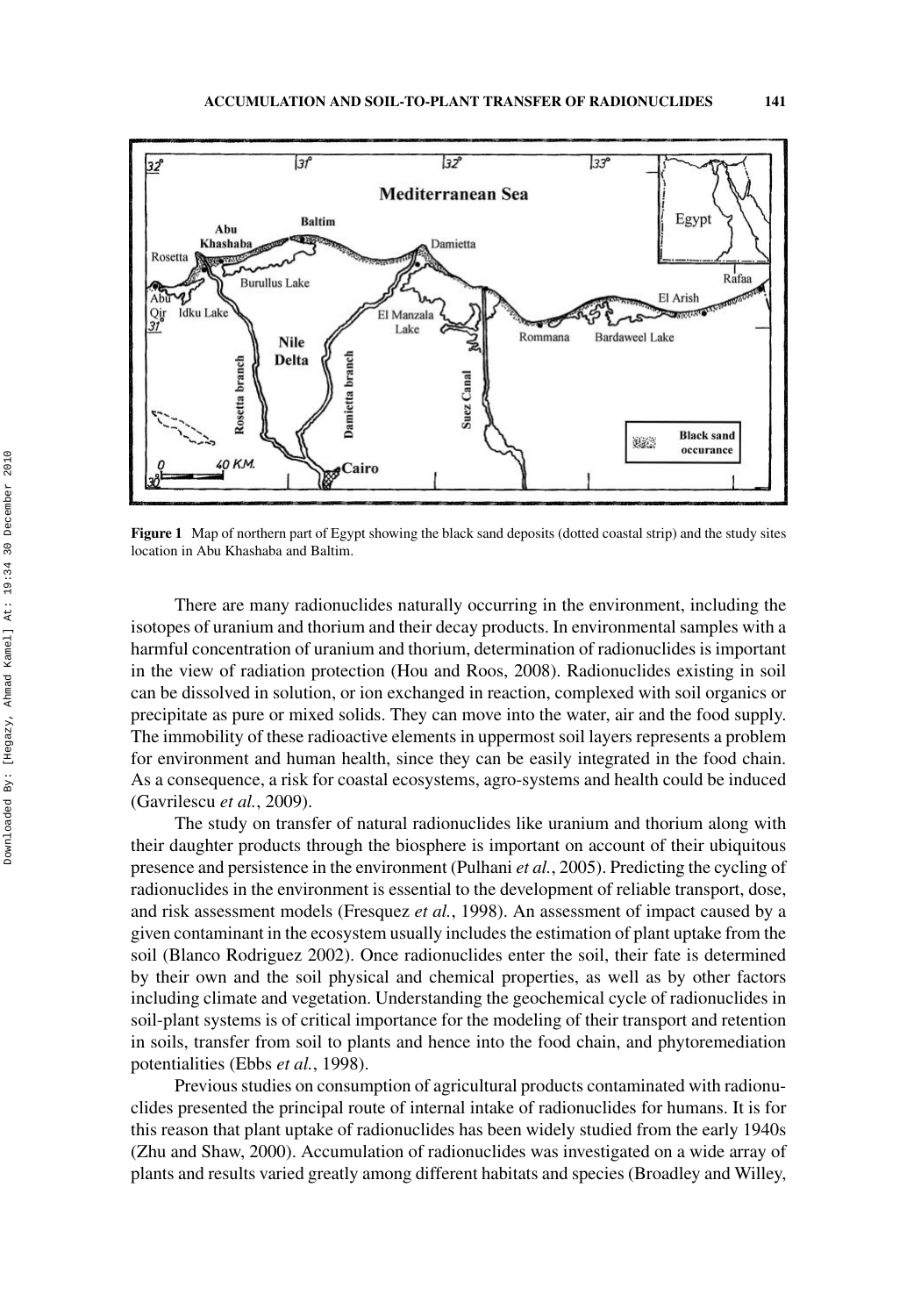1997). Information gathered on plant uptake of radionuclides has primarily been used for radiological assessment and radioecological research. This kind of information has now become more important for the purpose of phytoremediation of sites contaminated with high levels of radionuclides (Zhu and Shaw, 2000). Problems such as how to screen different plant species having appropriate biological characteristics that can rapidly accumulate significant quantities of radionuclides, and how to find a way to enhance the bioavailability of radionuclides to the plants need to be addressed (Tang *et al.*, 2003; Vera Tome *et al.*, 2003).

The present study provides an assessment of the transfer of radionuclides from the soil to plants as an important asset to understand the cycling of natural radionuclides in the environment. The main objective is to estimate the soil content of radioactive minerals and the soil-to-plant transfer of radionuclides.

## **MATERIALS AND METHODS**

#### **Study Area**

The present study was conducted in two localities; Abu Khashaba (Rosetta) and Baltim (Figure 1). Two sites were selected in Abu Khashaba; coastal sand plain, sand mounds, and one site in Baltim called Al Narreges coastal sand dunes (Figure 5). Abu Khashaba area is situated about 5 km to the north of Rosetta and lies on the eastern side of Rosetta branch of the River Nile. Abu Khashaba area is bounded to the west by Rosetta branch of the River Nile and to the east by the Mediterranean Sea and occupies about 8  $km<sup>2</sup>$  (Said, 1990). The topography of the area is almost flat where the coastal plain occupies most of the surface except the southern part where accumulations from eolian sands occur as small dune belts and sand bars (Hassan, 1993). Shallow lagoons lie behind the shoreline, which partially dries out in the summer season, but is replenished with water in winter. The altitude of the area is slightly higher than sea level. Baltim is located in the north of Kafr El-Sheikh Governorate facing the Mediterranean Sea, El Burullus Lake from the south, Al Hammul town to the east, and El-Sheikh Mabrouk and Al-Raba villages to the west.

#### **Soil Characteristics**

From the study sites soil samples were taken along the depth of 0–30 cm. Five samples (about two kilogram each) were randomly collected from different five stands in every study site. Samples were pooled together in one composite sample (about 10 kg) for all sampling stands per site. Soil samples were air dried, sieved through 2 mm sieve and stored in paper bags until analysis. For soil texture analysis, the fractions were separated by sieve method. A known weight  $(50 \text{ g})$  of soil were passed through a series of sieves of 2 mm, 1 mm, 0.5 mm, 0.25 mm, 0.125 mm, 0.063 mm, 0.04 mm, and *<* 0.04 mm diameter to separate gravel (*>*2 mm), very coarse sand  $(2-1 \text{ mm})$ , coarse sand  $(1-0.5 \text{ mm})$ , medium sand  $(0.5-0.25 \text{ mm})$ , fine sand (0.25–0.125 mm), very fine sand (0.125–0.063 mm), silt (0.063–0.04 mm) and clay (*<* 0.04 mm). The amount of each fraction was expressed as percentage of the original soil weight (Allen *et al.*, 1974). Organic matter in the soil samples was determined by loss on ignition method (Allen *et al.*, 1974). The percentage of  $CaCO<sub>3</sub>$  was estimated by titration against 1N HCL (Jackson, 1962).

Soil/water extracts 1:5 were prepared and used for determination of total dissolved salts, soil reaction (pH), bicarbonate ( $HCO_3^1$ –), chloride (Cl<sup>1</sup>–) and sulfates (SO  $HCO_4^2$ –).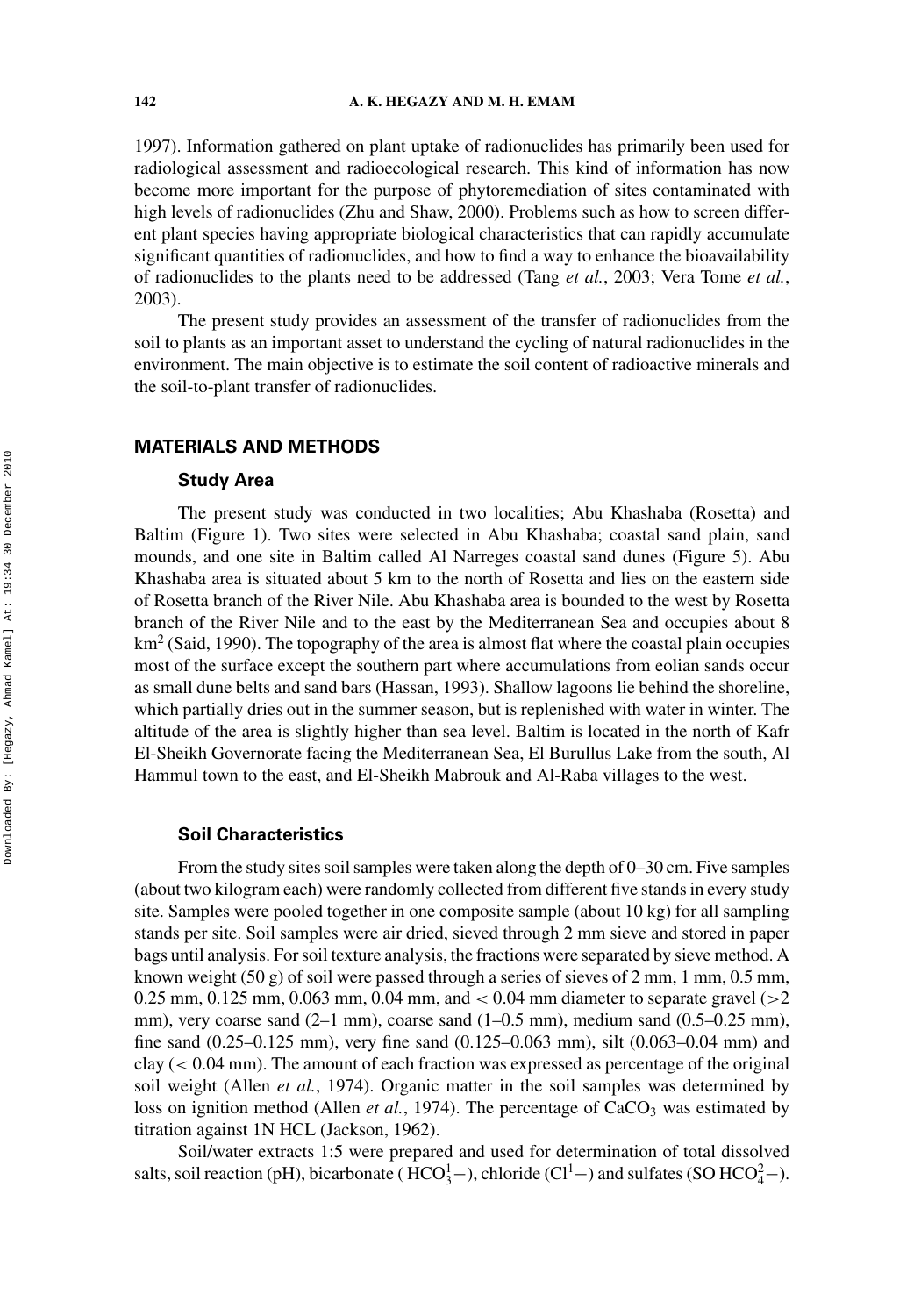

**Figure 2** Uranium and thorium content in *Cakile maritima*, *Senecio glaucus* and *Rumex pictus* grown in soils from three black sand sites.  $S1 = AI$  Narreges coastal sand dunes in Baltim;  $S2 = Sand$  mounds in Abu Khashaba; and  $S3 =$  Coastal sand plain in Abu Khashaba and the control soil (C). U = uranium; and Th = thorium.

Three replicates were made for each sample. The total dissolved salts were measured by conductivity meter (Model-DAI Lamotte Chemical). Soil reaction was determined by a glass electrode PH meter (Model 206 Lutron Corporation). Bicarbonate was estimated by titration with 0.1 N HCl using methyl orange as indicator(Jackson, 1962). Determination of chloride was carried out by titration against silver nitrate using potassium chromate as indicator (Hazen, 1989). Sulfates were determined turbidimetrically as barium sulfate at 500 nm (Harrison and Perry, 1986). The heavy minerals in the soil samples were identified according to Tucker (Tucker, 1988). The soil samples were subjected to disaggregation, sieve analysis and heavy minerals separation for preparation of heavy fraction which were mounted and examined by polarized microscope for identification of light and heavy minerals.

### **Radionuclide Content**

For estimation of the soil radionuclide content, the concentration of uranium and thorium was chemically determined using spectrophotometric technique (Marczenko, 1986) at Uranium & Thorium Laboratory, Central Labs, Nuclear Materials Authority, Anshas.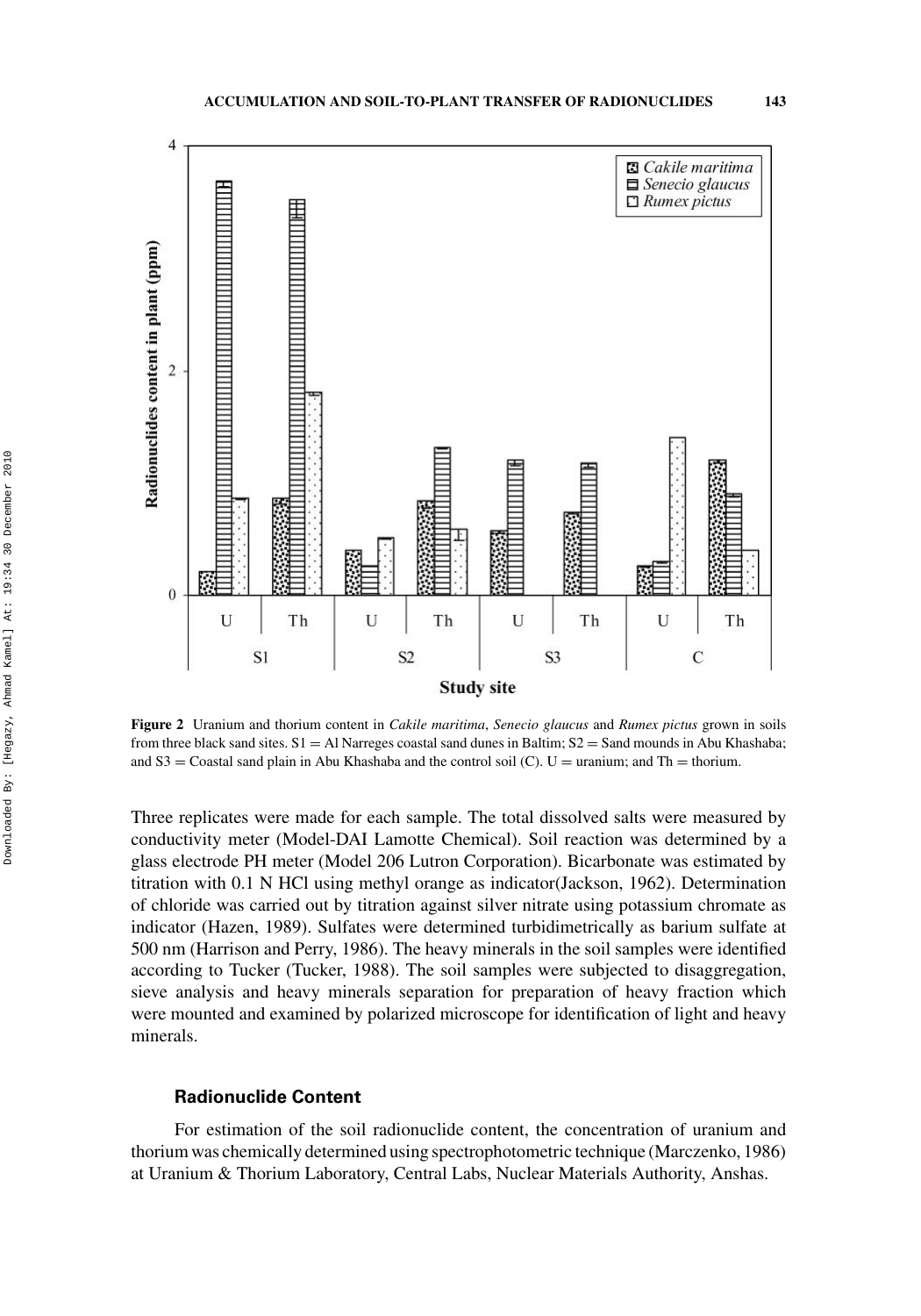

**Figure 3** Transfer factor (TF) for uranium and thorium in the study species *Cakile maritima*, *Senecio glaucus* and *Rumex pictus* grown in soils from three black sand sites,  $S1 = AI$  Narreges coastal sand dunes in Baltim.  $S2 =$  Sand mounds in Abu Khashaba and  $S3 =$  Coastal sand plain in Abu Khashaba, and the control soil (C).  $U =$  uranium, Th = thorium. Values between bracts on x-axis represent the radionuclides content (ppm) of soil.

Three plant species namely *Cakile maritima*, *Senecio glaucus* and *Rumex pictus* were used for radiochemical analysis. Plants were raised from seeds collected by hand from naturally growing populations in the study sites. The soil collected from the plants natural habitat shortly before the start of the experiment was excavated between 5- and 30-cm depths. Control soil was collected from Cairo-Alexandria desert road near Wadi El Natron about 120 km south of the Mediterranean coast. The control soil is not black, and it is a product of processes other than those producing the black sand and has lower heavy mineral content than the coastal sands. The plants were raised in open greenhouse in plastic pots, 18 cm in diameter. About 3.5 kg soil were used per pot. Seeds were sown at a 1-cm depth (15 seeds per pot) and watered regularly with tap water. After seedling establishment, they were thinned to five individuals per pot. At the flowering/fruiting stage the plants were harvested by cutting with scissors at soil surface and placed in polyethylene bags, kept in an icebox and transferred to the laboratory. Plant shoots were used because the low contribution of roots to the total plant biomass and the mobility character of radionuclides which accumulate in the shoot system. In the laboratory, plants were rinsed in distilled water to remove any adhering detritus and soil particles then oven dried at 80◦C until constant weight. Plant material harvest was taken after 60 days growth period (seed to flowering-fruiting stage). The average dry weight of an individual plant at time of harvest ranged from 1.6 to 2.8 g. Uranium and thorium content of the plant samples was determined by inductively coupled plasma mass spectrometer (ICP-MS technique) model JEOL JMS-Plasma X2 high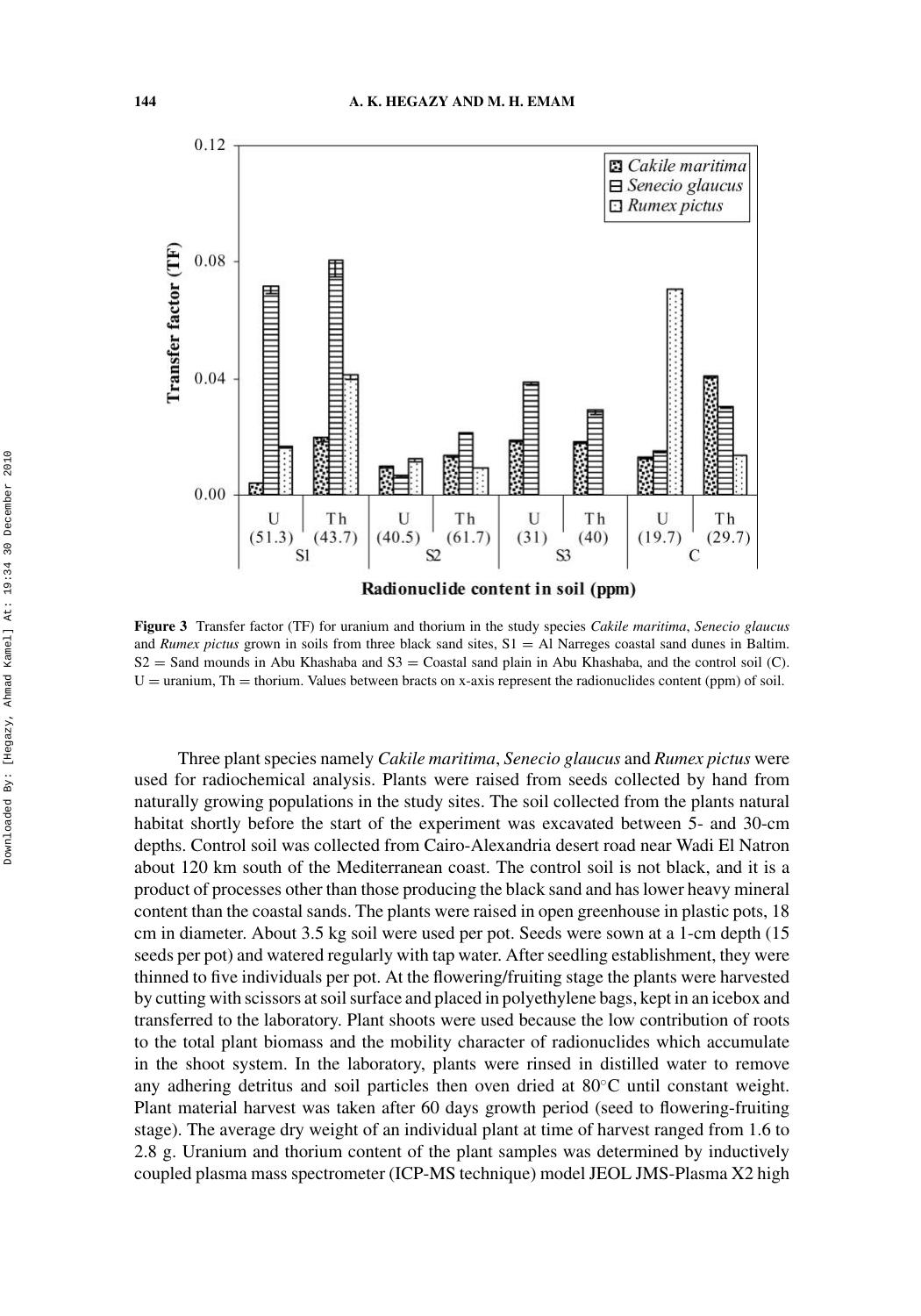

**Figure 4** Scatter diagram of uranium and thorium content in *Cakile maritima*, *Senecio glaucus* and *Rumex pictus* grown in soils from three black sand sites with different organic matter content (a) and clay content (b). Solid symbols represent uranium content and hollow symbols represent thorium content.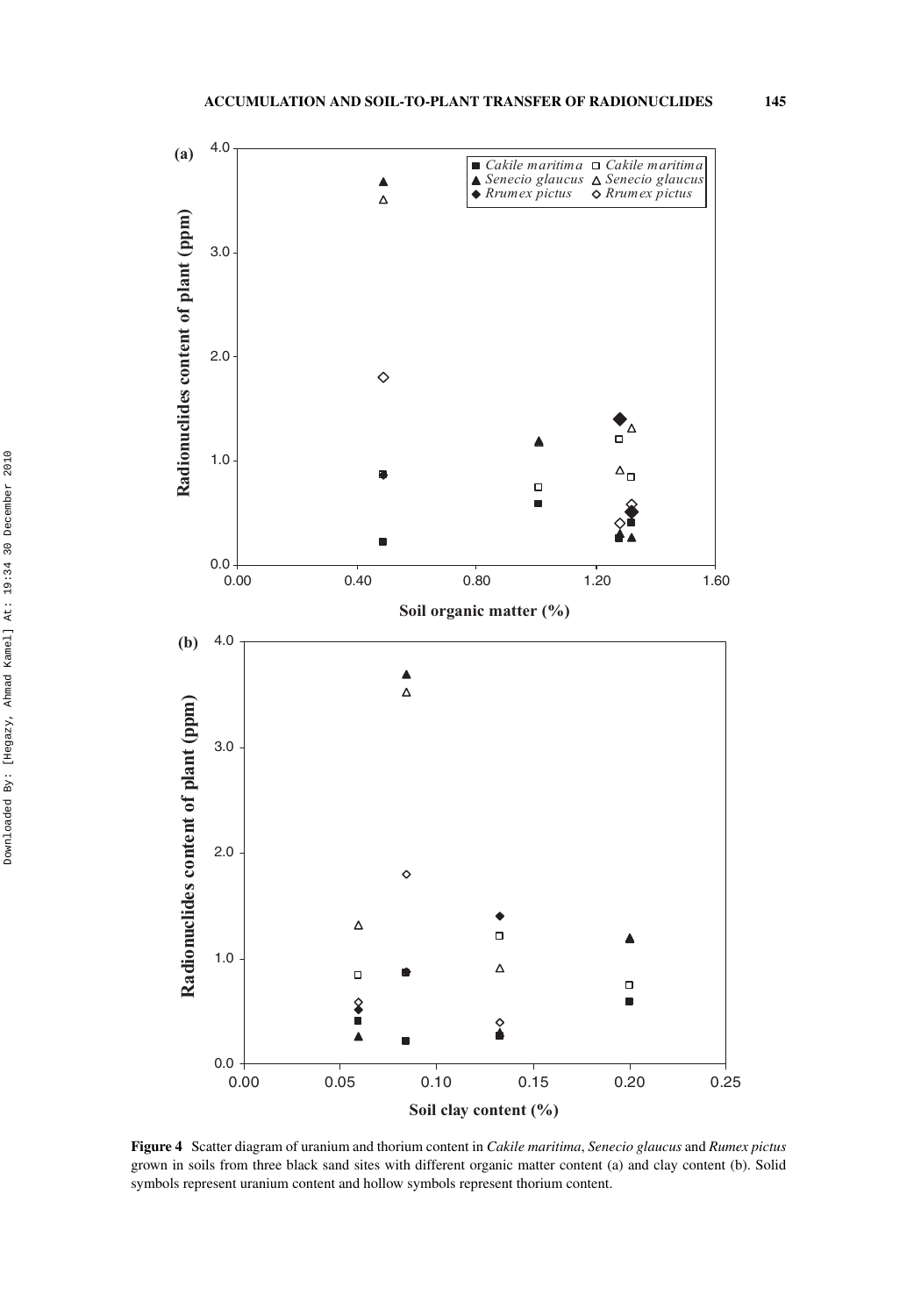

**Figure 5** The study black sand sites: (a) coastal sand dune in Baltim, (b) coastal sand plain in Abu Khashaba, and (c) sand mounds in Abu Khashaba. (Figure available in color online.)

resolution ICP-MS. The apparatus is installed at Central Laboratory for Elemental and Isotopic Analysis, Nuclear Research Center, Atomic Energy Authority, Egypt.

From the measured radionuclide content in the soil and plant samples, transfer factor was determined as follows:

Transferfactor = Radionuclidecontentinplant*/*Radionuclidecontentinsoil*.*

Data were statistically processed by one-way ANOVA to test the significance between radionuclide content in soils of the study sites, and the significance between radionuclide taken up by the plants from soils of the study sites and control site.

## **RESULTS**

## **Soil Characteristics**

The results in Table 1 indicate significant differences in soil texture among the study sites.

Soil in the three study sites is mainly sandy where the total medium, fine, and very fine sand represent more than 90% of soil texture. The coarse sand, silt and clay represent small fractions of soil texture. The soil reaction is slightly alkaline and calcareous with calcium carbonate content attained more than 55% in all study sites. Soil salinity is higher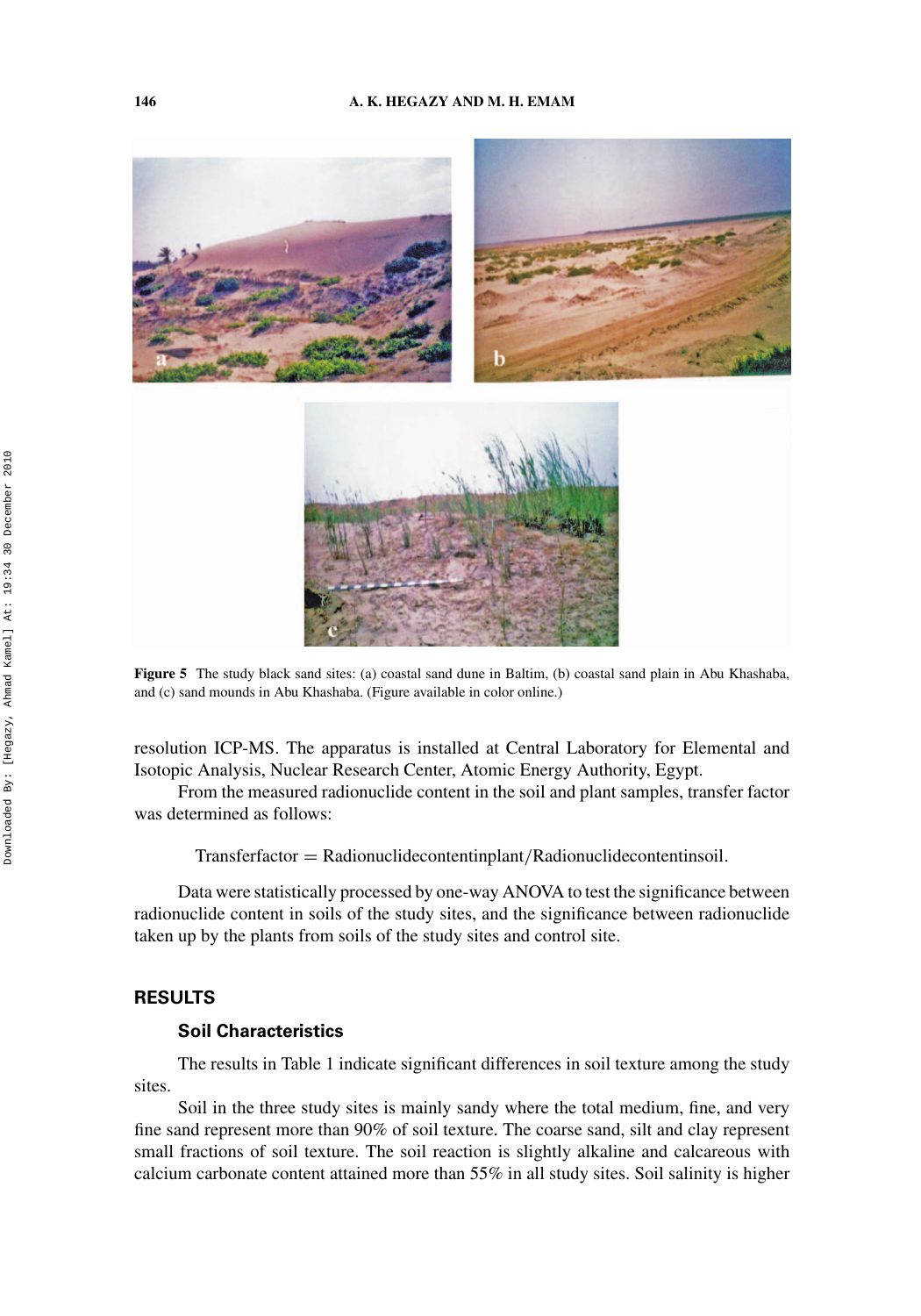| Baltim                         |                                |                            |                          |
|--------------------------------|--------------------------------|----------------------------|--------------------------|
| Coastal sand dune              | Coastal sand plain             | Sand mounds                | Control soil             |
|                                |                                |                            |                          |
| $0.05 \pm 0.07^{\rm a}$        | $0.26 \pm 0.02^b$              | $0.02 \pm 0.04^a$          | $0.00 \pm 0.00^a$        |
| $0.17 \pm 0.18^{ab}$           | $0.28 \pm 0.02^b$              | $0.07 \pm 0.01^a$          | $0.16 \pm 0.02^{ab}$     |
| $2.22 \pm 0.87^{\rm b}$        | $2.03 \pm 0.00^b$              | $0.11 \pm 0.05^{\text{a}}$ | $0.61\pm0.18a$           |
| $44.67 \pm 10.46^{\circ}$      | $37.83 \pm 0.00^c$             | $8.58 \pm 4.57^{\rm a}$    | $25.68 \pm 0.02^b$       |
| $49.05 \pm 10.28$ <sup>a</sup> | $54.20 \pm 0.00^a$             | $78.67 \pm 2.32^b$         | $48.29 \pm 0.15^a$       |
| $3.72\pm0.85^{\rm a}$          | $4.60 \pm 0.00^a$              | $12.00 \pm 6.20^b$         | $24.67 \pm 0.00^b$       |
| $0.09 \pm 0.04^a$              | $0.60 \pm 0.00^b$              | $0.49 \pm 0.20^b$          | $0.47 \pm 0.00^b$        |
| $0.08 \pm 0.12^{ab}$           | $0.20 \pm 0.00^b$              | $0.06 \pm 0.05^a$          | $0.13 \pm 0.00^{ab}$     |
|                                |                                |                            |                          |
| $7.74 \pm 0.07$ <sup>ab</sup>  | $7.93 \pm 0.04^b$              | $7.65 \pm 0.26^a$          | $7.93 \pm 0.03^b$        |
| $0.00 \pm 0.00^a$              | $0.03 \pm 0.00^{ab}$           | $0.06 \pm 0.06^b$          | $0.03 \pm 0.00^{ab}$     |
| $0.01 \pm 0.00^a$              | $0.11 \pm 0.00^a$              | $0.26 \pm 0.42^a$          | $0.04 \pm 0.00^a$        |
| $0.02 \pm 0.00^a$              | $0.02 \pm 0.00^a$              | $0.90 \pm 0.75^{\rm b}$    | $0.23 \pm 0.32^a$        |
| $0.02 \pm 0.00^a$              | $0.02 \pm 0.00^a$              | $0.03 \pm 0.01^b$          | $0.03 \pm 0.00^c$        |
| $59.52 \pm 0.34^c$             | $57.48 \pm 0.92$ <sup>ab</sup> | $57.92 \pm 0.16^b$         | $56.18 \pm 1.05^{\rm a}$ |
| $0.49 \pm 0.13^a$              | $1.01 \pm 0.25^{\rm b}$        | $1.32 \pm 0.56^b$          | $1.28 \pm 0.09^b$        |
|                                |                                | <b>Black sand sites</b>    | Abu Khashaba             |

**Table 1** Soil characteristics in the study black sand sites

Values are means followed by standard deviation.  $T.D.S = Total dissolved$  salts;  $HCO31 = Bicarbonate$ ;  $Cl1 =$  Chloride; SO42-  $=$  Sulfate; CaCO3  $=$  Calcium carbonate; and OM  $=$  Organic matter. Different superscript letters in the same raw indicate significant difference at  $p = 0.05$  level.

in the coastal sand plains and sand mounds than in the sand dunes, while organic matter content demonstrated lower values in the coastal sand dune site than in the other sites.

## **Heavy Mineral Association**

Microscopic examination of soil heavy minerals are identified and summarized in Table 2. The shape of some important radioactive minerals are shown in Figure 6. Soil of the coastal sand plain in Abu Khashaba showed the highest heavy mineral association and content, while garnet, muscovite, pyroxene and andalusite were not recorded in the soil of sand mounds of Abu Khashaba. Monazite, rutile, and epidote are important radioactive minerals recorded in the black sand sites but not recorded in the control soil. Monazite is the most important minerals identified in the black sand soils due to its high content of uranium and thorium.

## **Plant-Soil Radionuclides Relationship**

The radionuclide content of the soil in the study sites is varied. Uranium and thorium concentration attained the lowest values of 19.67 ppm and 29.67 ppm, respectively in the control soil. The maximum concentration of uranium reached 51.33 ppm in soil of the coastal sand dunes in which thorium concentration attained 43.67 ppm. The highest concentration of thorium was 61.67 ppm in soil of the sand mounds in Abu Khashaba, where as uranium concentration reached 40.5 ppm. Uranium and thorium concentrations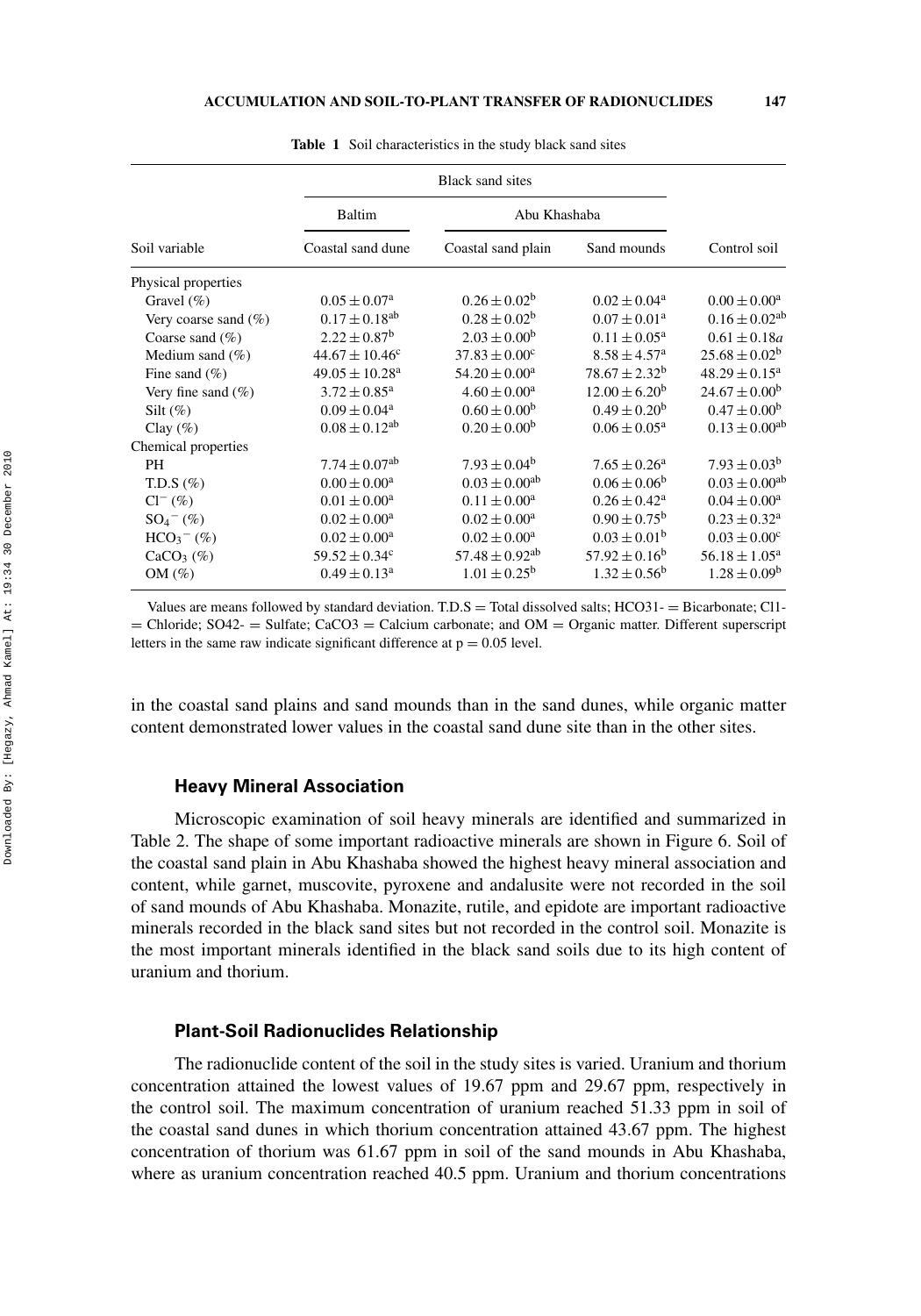| ¢<br>֚<br>t<br>¢<br>ı<br>I    |
|-------------------------------|
| ֠<br>l                        |
| ć                             |
| ı                             |
| ί                             |
| ֠<br>I<br>$\overline{a}$<br>i |
| i                             |
| ֬֕֕<br>ì<br>I                 |
| ì<br>ś                        |
| ֚֚֬֕֕                         |

| i                                                   |
|-----------------------------------------------------|
| Ï                                                   |
|                                                     |
|                                                     |
| ֧֦֧֦֧֦֧֦֧֦֧֦֧֦֧֦֧֦֧֦֧֦֧֦֧֜ <b>֓</b>                 |
|                                                     |
| i<br>control                                        |
| $\ddot{\phantom{0}}$                                |
| ֡֡֡֡֡֡֡֡                                            |
| $\alpha$ of the state $\alpha$ is a set of $\alpha$ |
|                                                     |
| hu minnoonnin avr<br>١                              |
|                                                     |
|                                                     |
|                                                     |
|                                                     |
| 10T<br>i<br>へんきん                                    |
|                                                     |
| C 2000 4 00 C                                       |
| j                                                   |
| j                                                   |
| i                                                   |
|                                                     |
| į<br>Ì                                              |
| j<br>į<br>ì                                         |
| ¢<br>Į                                              |
| Table                                               |

The soil of

The soil of  $\,$ 

|                   |             | Abu Khashaba       |             |         |                                                                             |
|-------------------|-------------|--------------------|-------------|---------|-----------------------------------------------------------------------------|
| Mineral           | Al Narreges | Coastal sand plain | Sand mounds | Control | Chemical composition                                                        |
| Zircon            |             |                    |             |         | $Z_{I}^{*}O_{2}.SiO_{2}$                                                    |
| <b>Courmaline</b> |             |                    |             |         | Na2O.8FeO.8Al2O3.4B2O3.16SiO2.5H2O                                          |
| Garnet            |             |                    |             |         | Fe, $Ca$ ) $O.3Al2Si3O12$                                                   |
| Muscovite         |             |                    |             |         | K2Na)2 O.3Al2O3.6SiO2.2H2O                                                  |
| Biotite           |             |                    |             |         | K2O.4(Fe, Mg)O.2(Al, Fe)2O3.6SiO2.H2O                                       |
| Hornblende        |             |                    |             |         | $\mathrm{Ca_{3}Na_{2}(Mg,\,Fe)_8}$ (Al, Fe)4 $\mathrm{Si_{14}O_{44}(OH)_4}$ |
| Apatite           |             |                    |             |         | $U^*$ , Mn, Dy*, Ce*, As*)Ca4 (CaF, Cl) (PO4)                               |
| Monazite          |             |                    |             |         | $U^*, Ce^*, La^*, Dy^*)_2O_3$ . $P_2O_5$ . $Th^*O_2$ . $SiO_2$              |
| Stourolite        |             |                    |             | $+$     | $2FeO.5Al2O3.4SiO2.H2O$                                                     |
| Rutile            |             |                    |             |         | $\overline{\text{no}}_2$                                                    |
| Epidote           | $+$         |                    |             | I       | 4CaO.3(A1, Fe)2O3,6SiO2.H2O                                                 |
| Kyanite           |             |                    | $+$         | $+$     | $Zr^*O_2.SIO_2$                                                             |
| Pyroxene          |             |                    |             |         | Na2O.8FeO.8A12O3.4B2O3.16SiO2.5H2O                                          |
| Andalusite        |             |                    | I           | I       | $[Fe, Ca$ ) $O.3Al2Si3O12$                                                  |
|                   |             |                    |             |         |                                                                             |

 $+$  = the mineral is present,  $++$  = the mineral is present with high amount,  $-$  = the mineral is absent. \*: refers to radioactive element. + = the mineral is present, ++ = the mineral is present with high amount,−= the mineral is absent. ∗ : refers to radioactive element.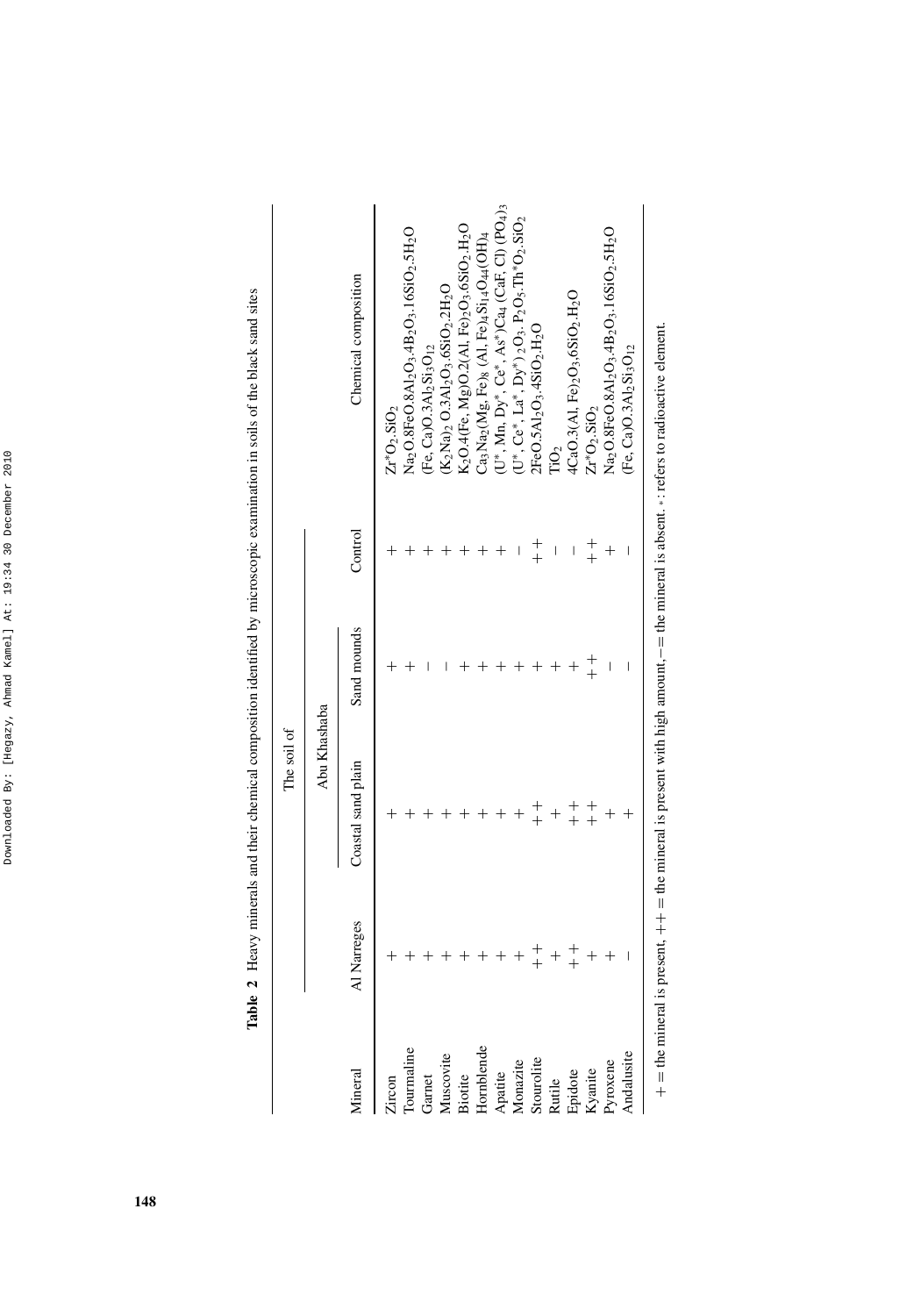

**Figure 6** Photomicrograph showing some heavy mineral associations in the soil of the study black sand sites. (a & b) sand mounds in Abu Khashaba, (c & d) coastal sand plain in Abu Khashaba and (e & f) costal sand dune in Baltim, and (g & h) minerals in the control soil. Gr = Garnet;  $Ep = Epidote$ ; Rt = Rutile; Hb = Hornblende; Apt  $=$  Apatite; Bio = Biotite; Zr = Zircon; Tor = Tourmaline; and Mz = Monazite. (Figure available in color online.)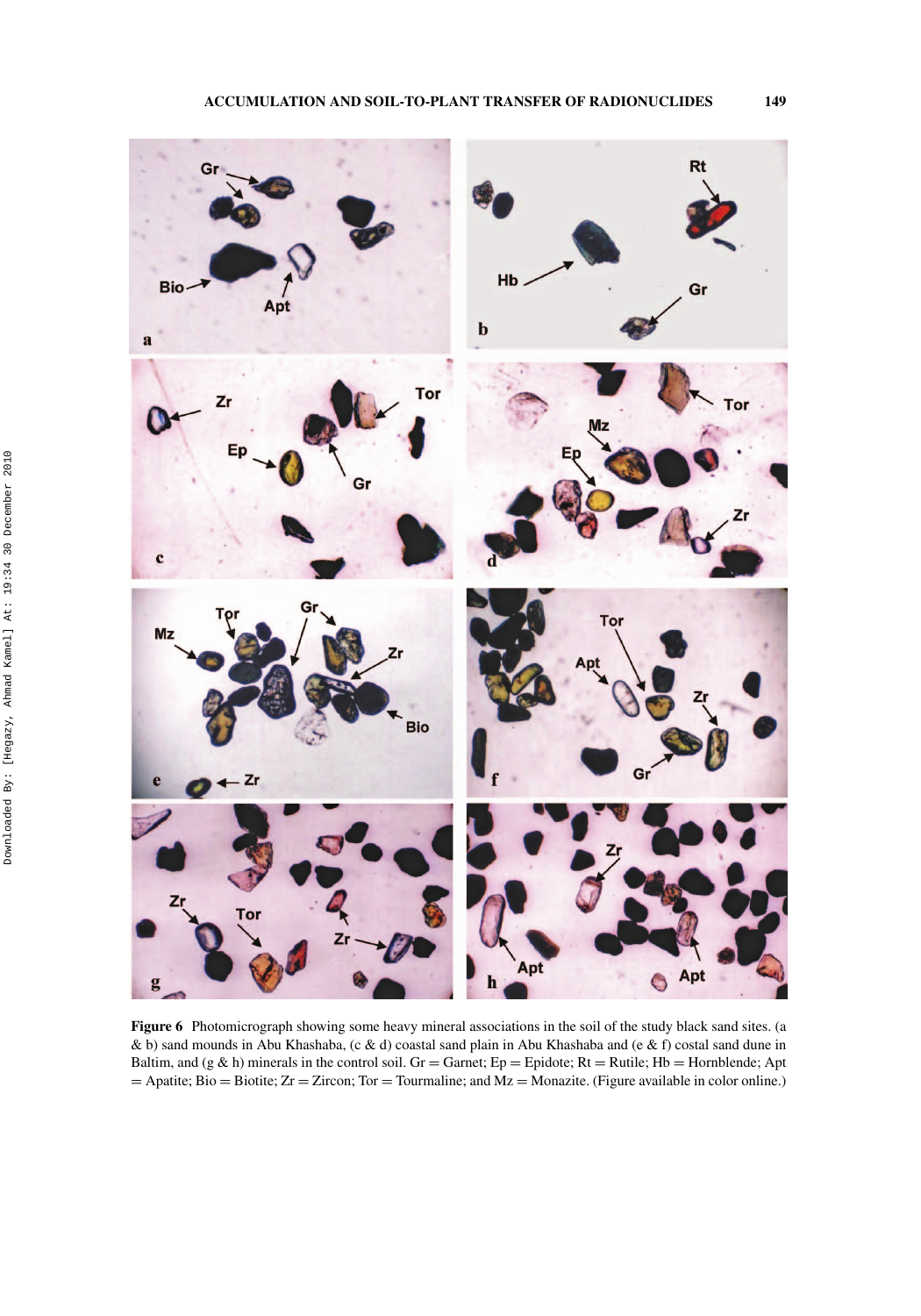in the soil of Abu Khashaba coastal sand plain exhibited the values 31.0 and 40.0 ppm, respectively. In general, the levels of thorium concentrations are slightly above the uranium concentrations in the soils of the three study sites.

Radionuclides content in the study species are shown in Figure 2. The level of uranium attained the minimum value 0.21 ppm in the shoot of *Cakile maritima* grown in the soil of Al Narreges coastal sand dunes, followed by 0.26 ppm in plants grown in the control soil. The highest concentration of uranium (0.58 ppm) was detected in *C. maritima* grown in the soil of the coastal sand plain in Abu Khashaba. With respect to thorium concentration in *C. maritima*, it attained the highest concentration 1.21 ppm in plants grown in the control soil. Thorium was accumulated with low concentration 0.74 ppm in plants grown in the coastal sand plain soil of Abu Khashaba. With respect to *S. glaucus,* the plants grown in the soil collected from the coastal sand dunes contain the highest concentrations of both uranium and thorium reaching 3.69 and 3.52 ppm, respectively; while the minimum concentration of uranium and thorium (0.3 and 0.9 ppm, respectively) were observed in plants grown in the control soil. In case of *R. pictus*, uranium, and thorium concentrations showed higher levels in plants grown in the soil from its natural habitats than the control. The concentrations of both uranium and thorium attained higher values amounted 0.87 and 1.82 ppm, respectively, in plants grown in the coastal sand dune soil than that grown in the sand mound soil of Abu Khashaba where the concentration of uranium reached 0.51 and thorium 0.59, ppm. The uranium and thorium content in soil is given in Figure 3. The highest soil content of uranium was found in the coastal sand dunes and the lowest content in the control soil with values 51.3 and 19.7 ppm, respectively. As for thorium, the highest value 61.7 ppm and the lowest value 29.7 ppm was found in the sand mounds and control soil, respectively. In general, the three study species have accumulated thorium with concentrations higher than uranium. *S. glaucus* accumulated the highest concentrations of both uranium and thorium in comparison to *C. maritima* and *R. pictus*.

The soil-to-plant transfer of radionuclides is shown in Figure 3. The transfer factor for uranium in *C. maritima* showed the lowest value 0.004 for plants grown in the coastal sand dune soil of Baltim, while attained the highest value 0.02 when raised in soil transferred from the coastal sand plain in Abu Khashaba. Transfer factor for uranium in plants grown in the control soil and that of sand mounds in Abu Khashaba attained the same value 0.01. The soil to plant transfer factor for thorium in *C. maritima* exhibited the maximum value 0.04 when grown in the control soil and attained the minimum value 0.01 in plants grown in the soil of the sand mounds in Abu Khashaba. As for *S. glaucus*, plants attained the highest transfer factor values 0.07 and 0.08 for uranium and thorium respectively when grown in soil of the coastal sand dunes in Baltim, while the lowest values 0.01 and 0.02 for uranium and thorium respectively were obtained for plant grown in soil of the sand mounds in Abu Khashaba. The transfer factor for uranium in plants grown in soil of the coastal sand plain in Abu Khashaba reached 0.04, compared to the value 0.02 for the plants grown in the control soil. The soil-to-plant transfer factor for both uranium and thorium in *R. pictus* was significantly higher in the plants grown in the control soil than in the plants grown in the soils from its natural habitat. The transfer factor for both uranium and thorium in the plants grown in soil of the coastal sand dunes attained values 0.02 and 0.04, respectively, while a lower value 0.01 attained by the plants grown in soil of the sand mounds in Abu Khashaba. The transfer of both uranium and thorium from the soil to plants is generally higher in *S. glaucus* than in *C. maritima* and *R. pictus*—especially for plants grown in the soil of their natural habitat.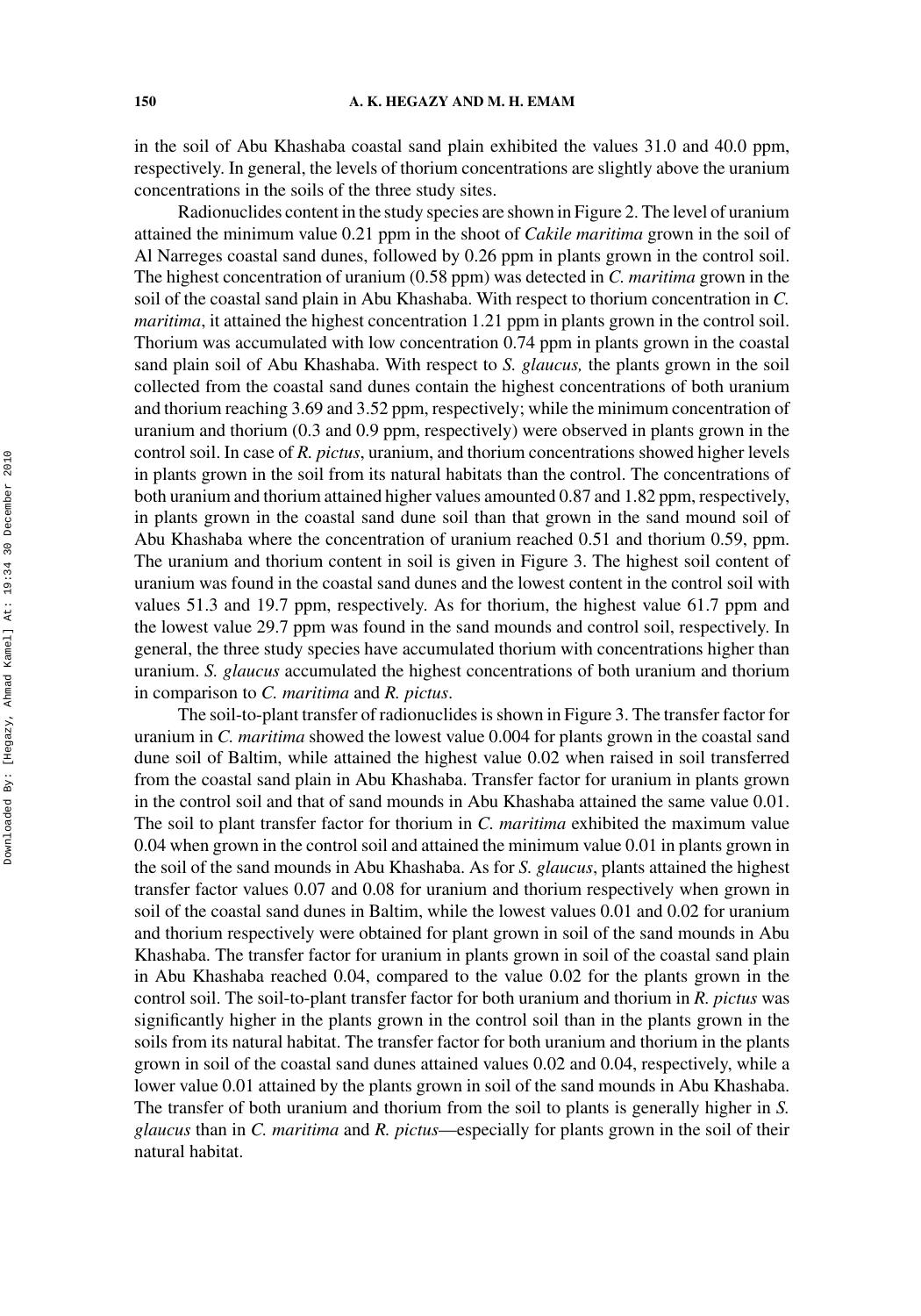| <b>Species</b>  | Radionuclide | $R^2$ | Equation                                                  |
|-----------------|--------------|-------|-----------------------------------------------------------|
| Cakile maritima | Uranium      | 0.49  | U conc. $= 0.04 + 1.63$ Clay $+ 0.13$ OM                  |
|                 | Thorium      | 0.15  | Th conc. $= 0.76 - 0.46$ Clay $+ 0.20$ OM                 |
| Senecio glaucus | Uranium      | 1.00  | U conc. $= 5.93 - 2.58$ Clay $- 4.16^{**}$ OM             |
|                 | Thorium      | 1.00  | Th conc. $5.49 - 7.27**$ Clay $- 2.83**$ OM               |
| Rumex pictus    | Uranium      | 1.00  | U conc. $= -0.08 + 12.64$ Clay $- 0.13$ OM                |
|                 | Thorium      | 1.00  | Th conc. $= 2.85 - 3.60^{\circ}$ Clay $- 1.55^{\circ}$ OM |

**Table 3** Multiple regression equations of radionuclides uptake against clay and organic matter content of the soil

<sup>∗</sup>P *<* 0.05, ∗∗P *<* 0.01, OM = organic matter.

## **Soil Variables-Radionuclide Relationship**

The effect of clay and organic matter content of soil on the uptake of uranium and thorium by plants is represented in the scatter diagrams (Figure 4a,b). Uranium and thorium content of the three study species generally decrease with the increased clay and organic matter content of the soil. *S. glaucus* accumulated the highest amount of uranium and thorium (3.69 and 3.52 ppm, respectively) when plants grown in soil containing low organic matter content 0.49% (Figure 4a). The similar trend is observed in the other two species. The radionuclides absorption by *S. glaucus* was more affected by the increased organic matter and clay content in soil than both *C. maritima* and *R. pictus*.

Relationship between soil characteristics and radionuclides uptake by plants is shown in Table 3. Multiple regressions of data gave  $R^2$  values showing the variation in the radionuclide uptake as explained by equations for the study species in relation to clay and organic matter content. There is a strong negative relationship between radionuclides (uranium and thorium) uptake and organic matter content of the soil for both *S. glaucus* and *R. pictus* (Figure 4a). Also, the relationship is negative between clay content and thorium uptake by the two species (Figure 4b). As for *C. maritima* the negative relation between the two soil properties and radionuclides uptake is not strong.

#### **DISCUSSION**

The study of radionuclides uptake by plants in the present investigation revealed a strong negative relationship between uranium and thorium uptake by *S. glaucus* and *R. pictus* and the soil content of clay and organic matter. These results are in agreement with the previous studies (Fresquez *et al.*, 1998), which proved that radionuclide uptake by plants is higher in soil that contain more sand and less organic matter, such as those employed in the present study, as compared to soils which contain high amounts of clay, silt and organic matter, which act as binding agents. Moreover, previous study on the transfer of radioactive cesium in wheat grains demonstrated significant negative correlation between the radionuclides transfer and certain soil properties, such as: PH, clay, and cation exchange capacity (Skarlou 1996). The solubility of uranium in soil is dependent on several factors such as: pH, redox potential, temperature, soil texture, organic and inorganic compounds, moisture and microbial activity (Gavrilescu *et al.*, 2009). Soluble forms can migrate with soil water, be uptaken by plants or aquatic organisms or volatilized. The study of Savinkov *et al.* (2007) on the uptake of radiostrontium by plants from different soil types revealed a significant negative relationship between radiostrontium uptake and humus content in the soil. The results support the findings of Staunton *et al.* (2002) who reported that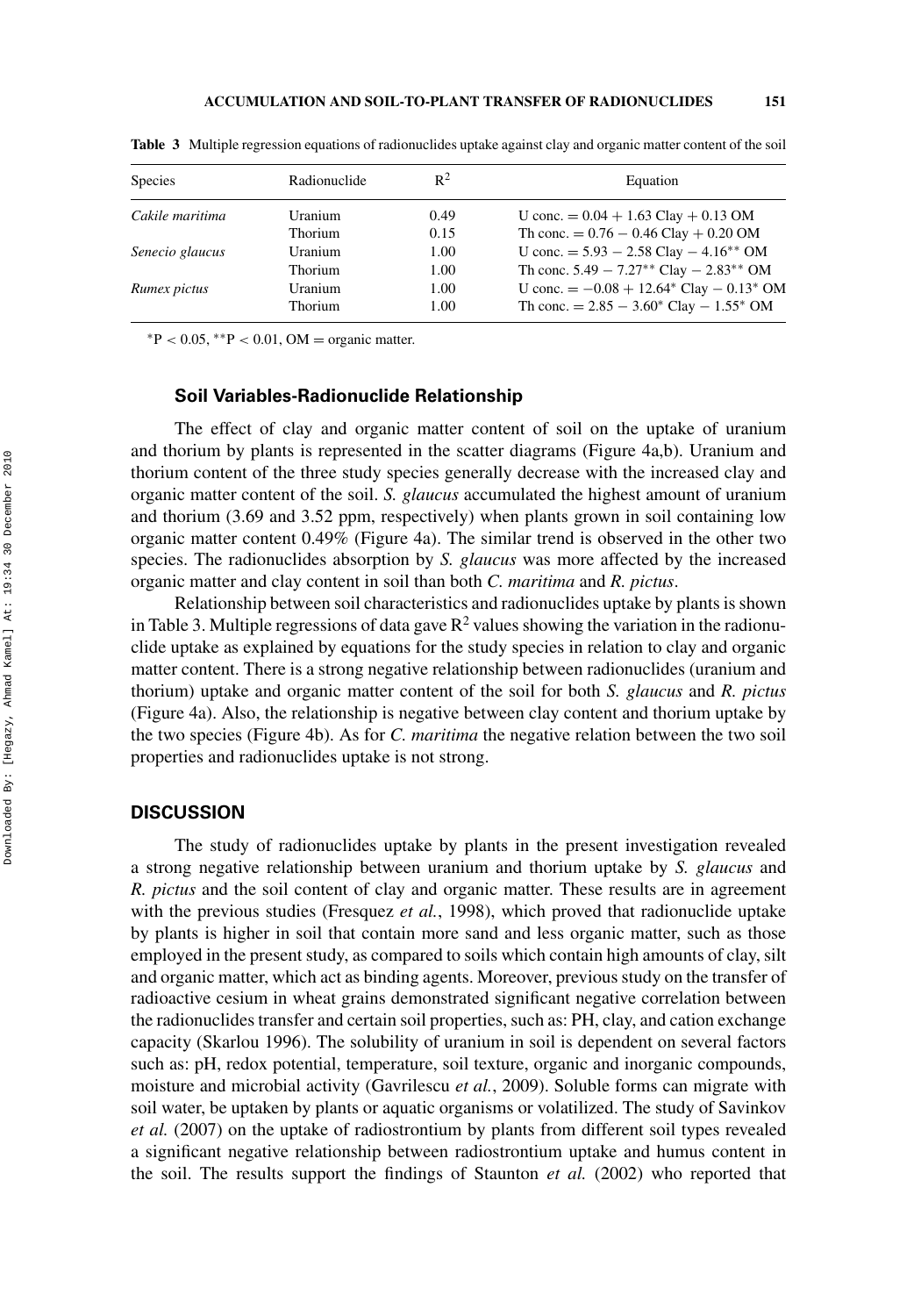organic matter content was suggested to affect the retention and migration of the fallout radionuclides in the environment.

The effect of soil texture on movement of several radionuclides, appear to be similar to the divalent Ca and Mg ions. Divalent cations are adsorbed by soil clay particles through ion exchange mechanisms, so relative rates of adsorption generally increase as soil clay content increases. Since movement in soils is inversely related to adsorption, downward movement of radionuclides would be lower in fine textured (high clay) soils (Mortvedt, 1994). In addition, Staunton *et al.* (2002) reported that clay minerals are known to adsorb radiocaesium very strongly. Clay components were found to decrease the available radiocaesium fraction (El-Reefy 2006). The uptake of radionuclides by plants is not only dependant on the soil characteristics but also on the plant species and the type of radionuclide. Species dependency in radionuclide uptake is well-documented by many authors (McGee *et al.*, 1993; Demirel *et al.*, 1994; Rauret and Firsakova, 1996).

Transfer factor (TF) is usually used in determining the ability of plant species to absorb radionuclide from soil or other substrates. This value is defined as the ratio of the concentration of a given radionuclide in aboveground plant organs to that in the soil (Mortvedt, 1994). Plant-soil transfer factor has been used in predicting the transport of radionuclides and other elements of interest through the food chain as well as in biogeochemical cycling of radionuclides. It is recognized that values of TF are dependent upon substrate concentration as well as other effects such as chemical forms of radionuclides, concentration of competing ions, and the plant species. Transfer factor values vary significantly among some plant species and soil types (Mortvedt, 1994). In the present study, the transfer factor for uranium in the three species did not show clear trend with its concentration in the soil. This finding is supported by the findings of Bunzl *et al.* (2000) who found a lack of relation between the concentrations of radiocaesium in plants and those in the soil. In addition, Martínez-Aguirre and García-León (1996) reported that transfer factor for plutonium decreases when its concentration in the soil increases but that not so clear for uranium. Obviously, these dependences are specific for the radionuclide types as noticed in the present study.

The use of transfer factor assumes a linear relationship between the concentrations of a certain element in the plant with that in the soil (Blanco Rodriguez 2002). Numerous studies have suggested that TF for radionuclides that mimic essential plant nutrients (e.g., Sr, Cs, and U) follow a non linear curve model and are high at low soil concentrations whereas non essential elements or elements that are not physiologically regulated by plants (e.g., Pu and Am) typically follow a linear curve model (Sheppard and Sheppard, 1985). The preliminary nature of our results demonstrates that uranium follows a non-linear curve model, with a behavior typical of essential elements as stated by Sheppard and Sheppard (Sheppard and Sheppard, 1985) who reported that uranium behaves as essential element at low concentration in the soil. On contrary, in the present study, more linearity was observed between the TF for thorium and its concentration in the soil, indicating that thorium may act as a non-essential element. However, it is difficult to statistically support particular models in most systems because of the wide variability in TF values (Mortvedt, 1994). The multifactorial character of the transfer makes it difficult to establish simple relationship between soil-plant attributes and transfer (Rosa *et al.*, 1997).

Various methods for remediation of soils contaminated with radioactive elements are known but only few of them have been applied under field conditions (Gavrilescu *et al.*, 2009). The objective of any remedial action is to reduce the risks to human health, environment and property to acceptable levels by removing or reducing the source of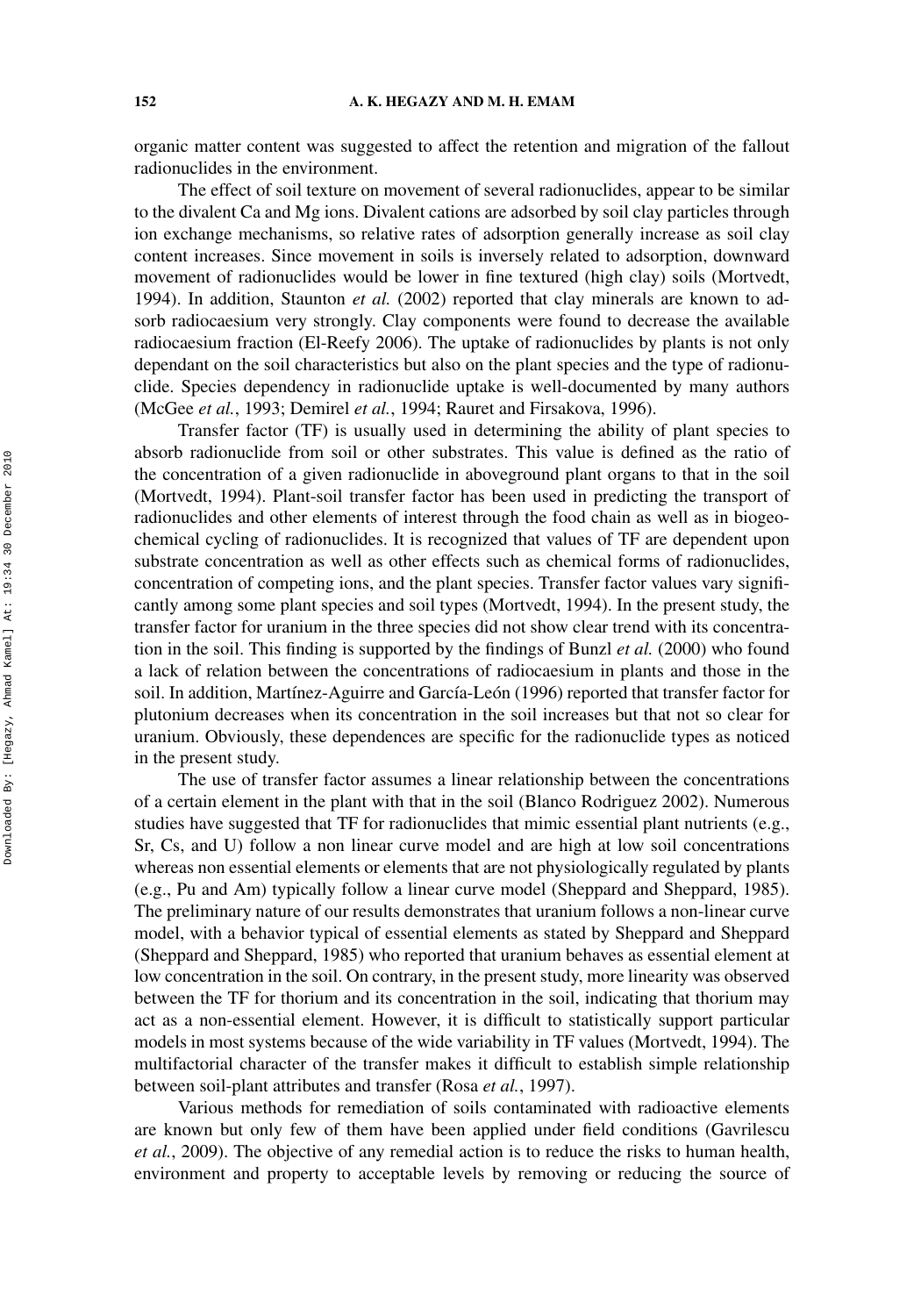contamination or by blocking exposure pathways. Bioremediation provides a technique for cleaning up pollution by enhancing the same biodegradation processes that occur in nature. Depending on the site and its contaminants, bioremediation may be safer and less expensive than alternative solutions such as incineration or landfilling of the contaminated materials (Gavrilescu *et al.*, 2009). Phytoremediation, the use of vegetation for in situ treatment of contaminants from soil and solutions is a promising technique that can deal with pollutants (Singha *et al.*, 2009). If the environment is contaminated by accidentally released radionuclides, phytoremediation may be an effective method for eliminating radionuclides from the contaminated soil (Chiu *et al.*, 2005).

The present study involved that the transfer of uranium and thorium from soil to plant was mostly higher in *S. glaucus* than that in both *C. maritima* and *R. pictus*. This may explain that *S. glaucus* may be the most suitable species for phytoremediation of the soil contaminated with uranium and thorium. Phytoremediation has long been recognized as a cost effective method for the decontamination of soil and water resources (Peng *et al.*, 2009). Further, a variety of pollutant attenuation mechanisms possessed by plants makes their use in remediating contaminated land and water more feasible than physical and chemical remediation. Plants act as solar-driven pumping and filtering systems as they take up contaminants through their roots and transport them through various plant tissues where they can be metabolized, sequestered, or volatilized (Peng *et al.*, 2009). The ability of plants to tack up radionuclides from soil is controlled by several factors as revealed from the current study such as soil characteristics, plant species and the type of radionuclide. Fertility of the contaminated soil is a major concern in phytoremediation as suggested by Chiu *et al.* (2005) where phytoremediation can be optimized by applying soil amendments to release the fixed-form of radionuclides (Zhu and Shaw, 2000).

## **CONCLUSION**

The study of radionuclides uptake by different plant species suggested the ability of some species to absorb significant amounts of radionuclides that they can be used as phytoremediators of contaminated soils taking into account the soil properties. A 50% increased organic matter and clay content of soil decreases plant uptake of uranium and thorium by more than 50%. The soil-to-plant transfer factor of radionuclides ranges from 0.05 to 0.15% of soil radionuclides content.

## **ACKNOWLEDGMENTS**

Special thanks to Dr. A. Galmad, Geology Department, Faculty of Science, Cairo University and Dr. Sofia Afifi, Nuclear Materials Authority, Cairo for their kind help and offering facilities in soil and plant radionuclides analysis.

## **REFERENCES**

Allen SE, Grimshaw HM, Parkinson JA, Quarmby C. 1974. Chemical Analysis of Ecological Materials. Oxford: Blackwell Scientific Publications. 565 pp.

Blanco Rodriguez P, Vera Tome' F, Lozano JC. 2002. About the assumption of linearity in soil-to plant transfer factors for uranium and thorium isotopes and <sup>226</sup>Ra. Sci Total Environ. 284: 167–175.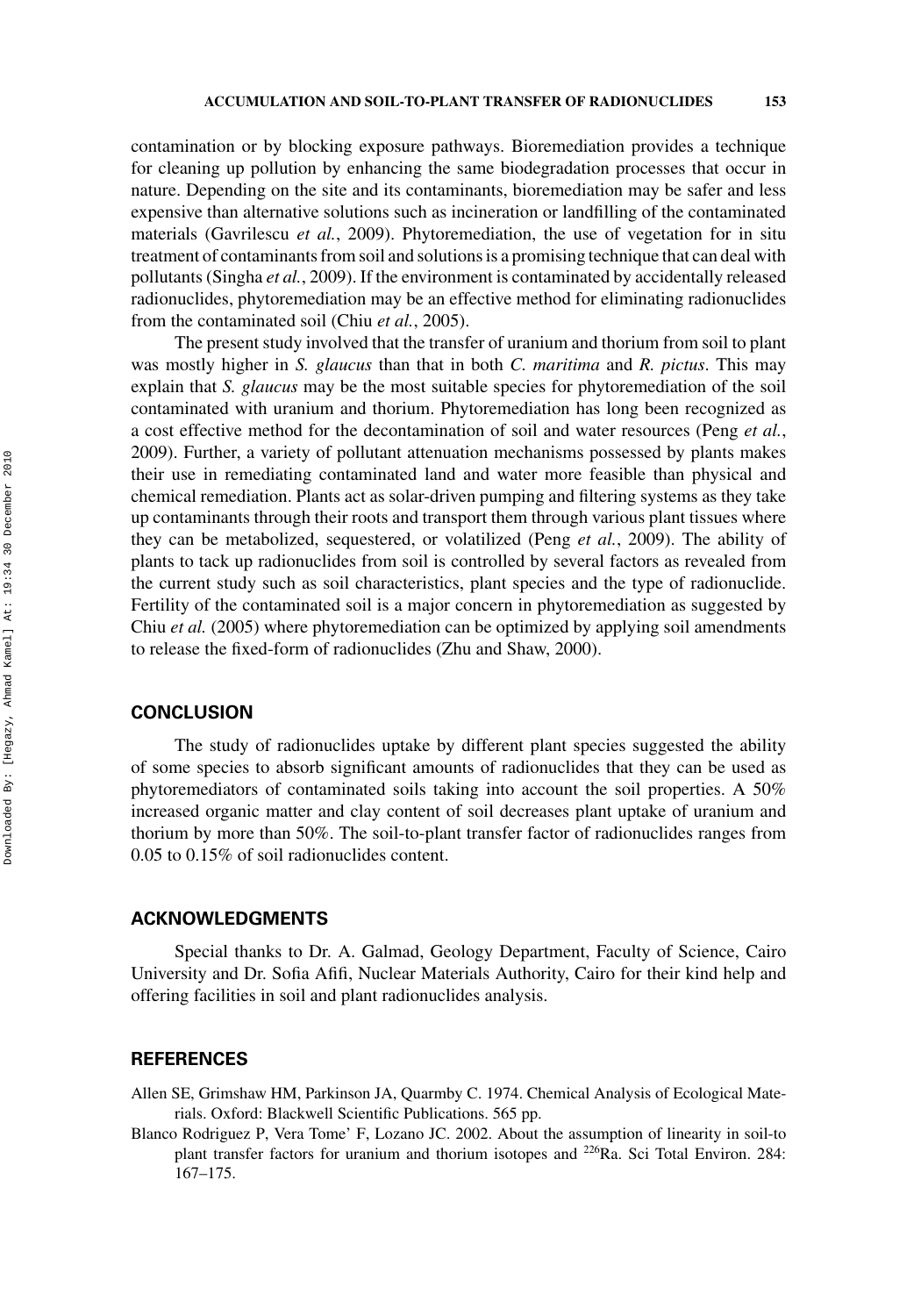- Broadley MR, Willey NJ. 1997. Differences in root uptake of radiocaesium by 30 plant taxa. Environ Pollut. 97: 11–15.
- Bunzl A, Albers BP, Schimmacka W, Belli M, Ciuffo L, Menegon S. 2000. Examination of a relationship between  $137Cs$  concentration in soils and plants from alpine pastures. J Environ Radioact. 48: 145–158.
- Chiu FI, Chung HP, Teng SP, Sheu ST. 2005. Screening plant species native to Taiwan for remediation of 137Cs-contaminated soil and the effects of K addition and soil amendment on the transfer of 137Cs from soil to plants. J Environ Radioact. 80: 175–181.
- Demirel H, Ozer I, Celenk I, Halitligil MB, Ozmen A. 1994. Uptake of cesium-137 by crops from contaminated soils. J Environ Qual. 23: 1280–1282.
- Ebbs SD, Brady DJ, Kochian LV. 1998. Role of uranium speciation in the uptake and translocation of uranium by plants. J Exp Bot. 49: 1183–1190.
- Ebbs SD, Brady DJ, Kochian LV. 1998. Role of uranium speciation in the uptake and translocation of uranium by plants. J Exp Bot. 49: 1183–1190.
- El-Hadry AFA. 1998. Geological, Sedimentological and radiometric studies in black sand deposits, west Rosetta beach which emphasis a heavy economic minerals. [PhD thesis]. [Cairo (Egypt)]: Cairo University. Chapter 1, p. 1.
- El-Reefy HI, Sharshar T, Zaghloul R, Badran HM. 2006. Distribution of gamma-emitting radionuclides in the environment of Burullus Lake: I. Soil and vegetations. J Environ Radioact. 87: 148–169.
- Fresquez PZ, Armstrong DR, Mullen MA, Naranjo JR. 1998. The uptake of radionuclides by beans, squash, and corn growing in contaminated alluvial soils at Los Alamos National laboratory,Environ. Sci Health. 33: 99–122.
- Gavrilescu M, Pavel LV, Cretescu I. 2009. Characterization and remediation of soils contaminated with uranium. J Hazard Mate. 163: 475–510.
- Harrison RM, Perry R. 1986. Handbook of air pollution analysis, 2nd ed. London (UK); New York (NY): Chapman and Hall. 258 pp.
- Hassan AAH. 1993. Ground magnetic and spectrometric exploration of the black sand deposits in Abu Khashaba district, Rosetta area, Egypt. [MSc Thesis]. [Cairo (Egypt)]: Cairo University. Chapter 1, p. 3.
- Hazen A. 1989. On the determination of chloride in water. American J Chem. 2: 409–425.
- Hou X, Roos P. 2008. Critical comparison of radiometric and mass spectrometric methods for the determination of radionuclides in environmental, biological and nuclear waste samples. Anal Chim Acta. 608: 105–139.
- Jackson ML. 1962. Soil Chemical Analysis. London (UK): Constable and Co. Ltd. p. 260–261, 268–270.
- McGee EJ, Synnott HJ, Colgan PA. 1993. A new method for production of radiocaesium levels in vegetation: Evidence from Irish uplands. J Environ Radioact. 18: 53–70.
- Marczenko Z. 1986. Separation and spectrophotometric determination of elements. New York: Harwood. p. 644–650.
- Martínez-Aguirre A, García-León M. 1996. Transfer of natural radionuclides from soil to plant in a wet marshland. Appl Radiat and Iso. 47: 1103–1108.
- Mortvedt JJ. 1994. Plant and soil relationships of uranium and thorium decay series radionuclides, A review. Environ Qual. 23: 643–650.
- Peng Sh, Zhou Q, Cai Z, Zhang Z. 2009. Phytoremediation of petroleum contaminated soils by *Mirabilis Jalapa* L. in a greenhouse plot experiment. J Hazard Mater. 168: 1490–1496.
- Pulhani, VA, Dafauti S, Hegde AG, Sharma RM, Mishra1 UC. 2005. Uptake and distribution of natural radioactivity in wheat plants from soil. Radioact. 79: 331–346.
- Rauret G, Firsakova S. 1996. The transfer of radionuclides through the terrestrial environment to agricultural products, including the evolution of agrichemical practices. Final report, Luxembourg, European Commission.